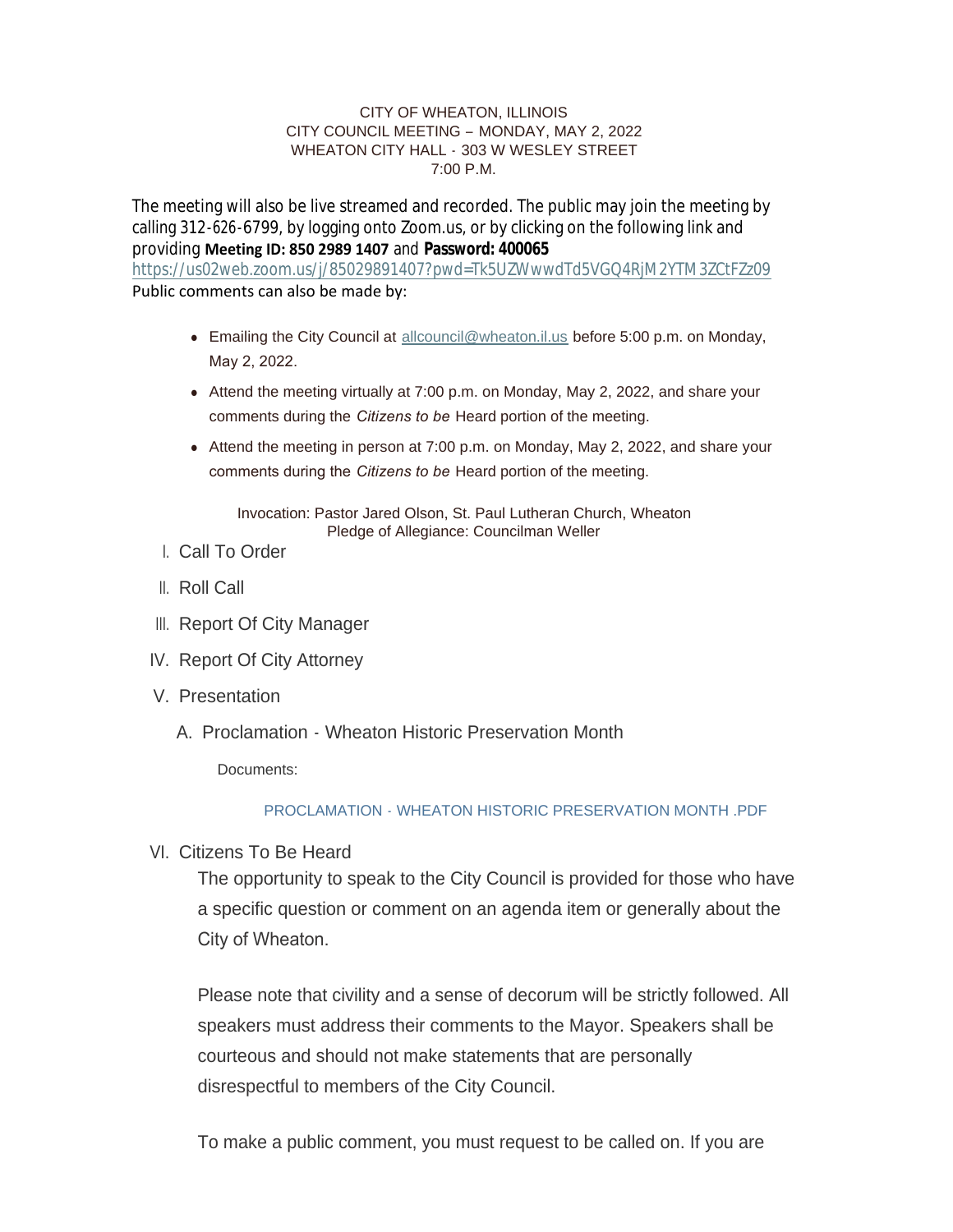joining using a computer, click on the "Raise Hand" button, and you will receive a notification when you have been recognized to speak and are unmuted. If you are joining using a phone, "Raise your hand" by pressing \*9. You will receive a notification when you have been unmuted and are able to speak. Please ensure you are in a quiet place with no background noise.

When called upon, please announce your name and address before commenting. All public comments are limited to five (5) minutes, and each citizen will be permitted to speak only once.

Members of the public were also given the opportunity to provide comments prior to this meeting to be read by the City Clerk. We will begin with a reading of the previously submitted public comments for this meeting.

- VII. Consent Agenda
	- A. Approval Of Minutes
		- 04 18 22 Draft Minutes 1.

Documents:

## [04 18 2022 DRAFT MINUTES.PDF](https://www.wheaton.il.us/AgendaCenter/ViewFile/Item/8928?fileID=11400)

- B. Consent Unfinished Business
- C. Consent New Business
	- 1. Consent Agenda New Business #1

Documents:

## [CANB01 - A RESOLUTION APPROVING PLAT OF EASEMENTGRANT](https://www.wheaton.il.us/AgendaCenter/ViewFile/Item/8931?fileID=11401)  ABROGATION 1420 S GABLES 1028 LODALIA LANE.PDF

2. Consent Agenda New Business #2

Documents:

## [CANB02 - REQUEST FOR BOND WAIVER RAFFLE LICENSE](https://www.wheaton.il.us/AgendaCenter/ViewFile/Item/8932?fileID=11402)  WASHINGTON SCHOOL PTA.PDF

- VIII. Regular Agenda
	- A. Regular Unfinished Business
		- 1. Regular Agenda Unfinished Business #1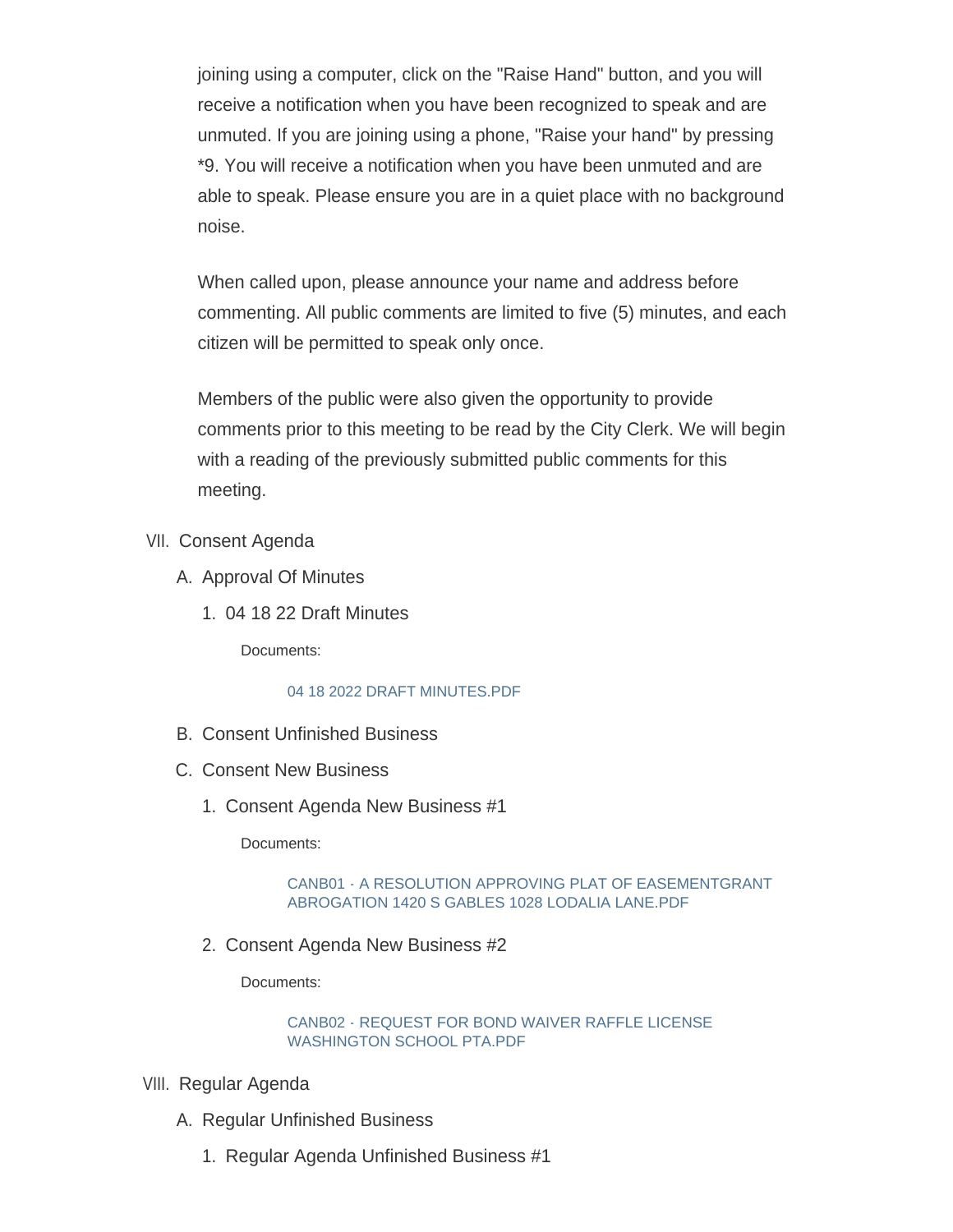Documents:

#### [RAUB01 - PLANNING AND ZONING BOARD RPT ZA 22-01](https://www.wheaton.il.us/AgendaCenter/ViewFile/Item/8935?fileID=11403)  RECREATIONAL VEHICLE PARKING RESTRICTIONS.PDF

- B. Regular New Business
	- 1. Regular Agenda New Business #1

Documents:

[RANB01 - AN ORDIANCE AMENDING LIQUOR CONTROL ORD CHP 6](https://www.wheaton.il.us/AgendaCenter/ViewFile/Item/8937?fileID=11404)  ARTICLE III CLASS A EGGLECTIC.PDF

2. Regular Agenda New Business #2

Documents:

[RANB02 - AUTHORIZE OUTDOOR SPECIAL EVENT LIQUOR LICENSE -](https://www.wheaton.il.us/AgendaCenter/ViewFile/Item/8938?fileID=11405) MEMORIAL PARK - WHEATON PARK DIST.PDF

3. Regular Agenda New Business #3

Documents:

[RANB03 - AUTHORIZE OUTDOOR SPECIAL EVENT LIQUOR LICENSE -](https://www.wheaton.il.us/AgendaCenter/ViewFile/Item/8939?fileID=11406) DUPAGE COUNTY FAIR ASSN COMMUNITY ARTS FESTIVAL.PDF

4. Regular Agenda New Business #4

Documents:

[RANB04 - AUTHORIZE OUTDOOR SPECIAL EVENT LIQUOR LICENSE -](https://www.wheaton.il.us/AgendaCenter/ViewFile/Item/8940?fileID=11407) DUPAGE CO FAIR ASSN RIBFEST.PDF

5. Regular Agenda New Business #5

Documents:

[RANB05 - AN ORDINANCE AMENDING LIQUOR CONTROL ORD CHP 6](https://www.wheaton.il.us/AgendaCenter/ViewFile/Item/8941?fileID=11408)  CLASS A B AND I BEER.PDF

6. Regular Agenda New Business #6

Documents:

[RANB06 - A RESOLUTION AUTHORIZING PURCHASE JOHN DEERE](https://www.wheaton.il.us/AgendaCenter/ViewFile/Item/8942?fileID=11409)  BACKHOE LOADER SOURCEWELL.PDF

7. Regular Agenda New Business #7

Documents:

[RANB07 - A RESOLUTION AUTHORIZING AGMT 291 MUSCAT FIRE](https://www.wheaton.il.us/AgendaCenter/ViewFile/Item/8943?fileID=11410)  HYDRANT SANDBLASTING AND PAINTING.PDF